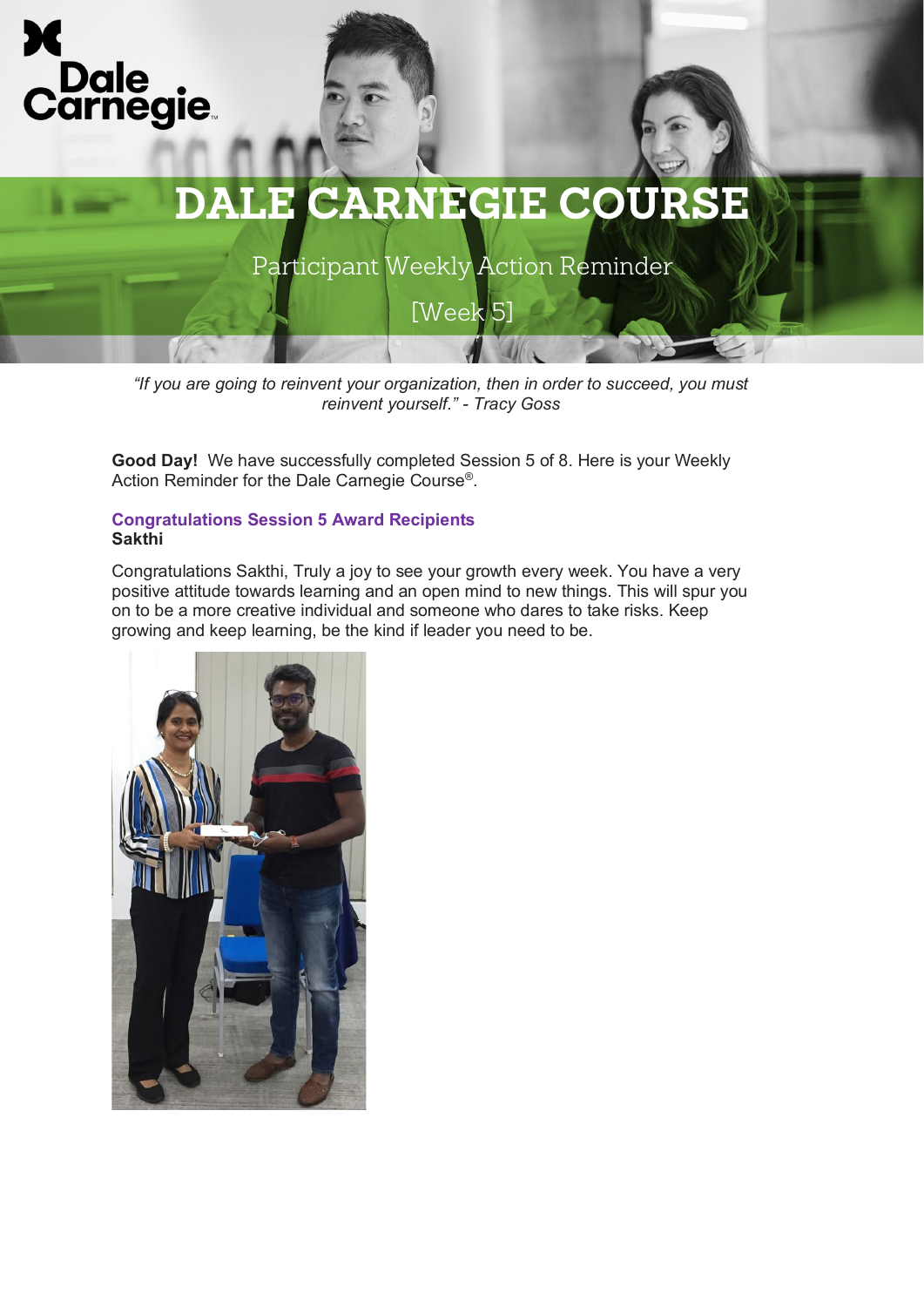



Participant Weekly Action Reminder

[Week 5]

## **Congratulations Session 5 Award Recipients Leo**

Congratulations Leo on being the Human Relations champion of session 5. Your commitment to be a better team player can also be seen through your weekly interaction with your course mates. You're becoming more and more confident. It takes a lot of dedication to diligently apply and prepare for the weekly reports. This diligence is beginning to bear fruit and show results.

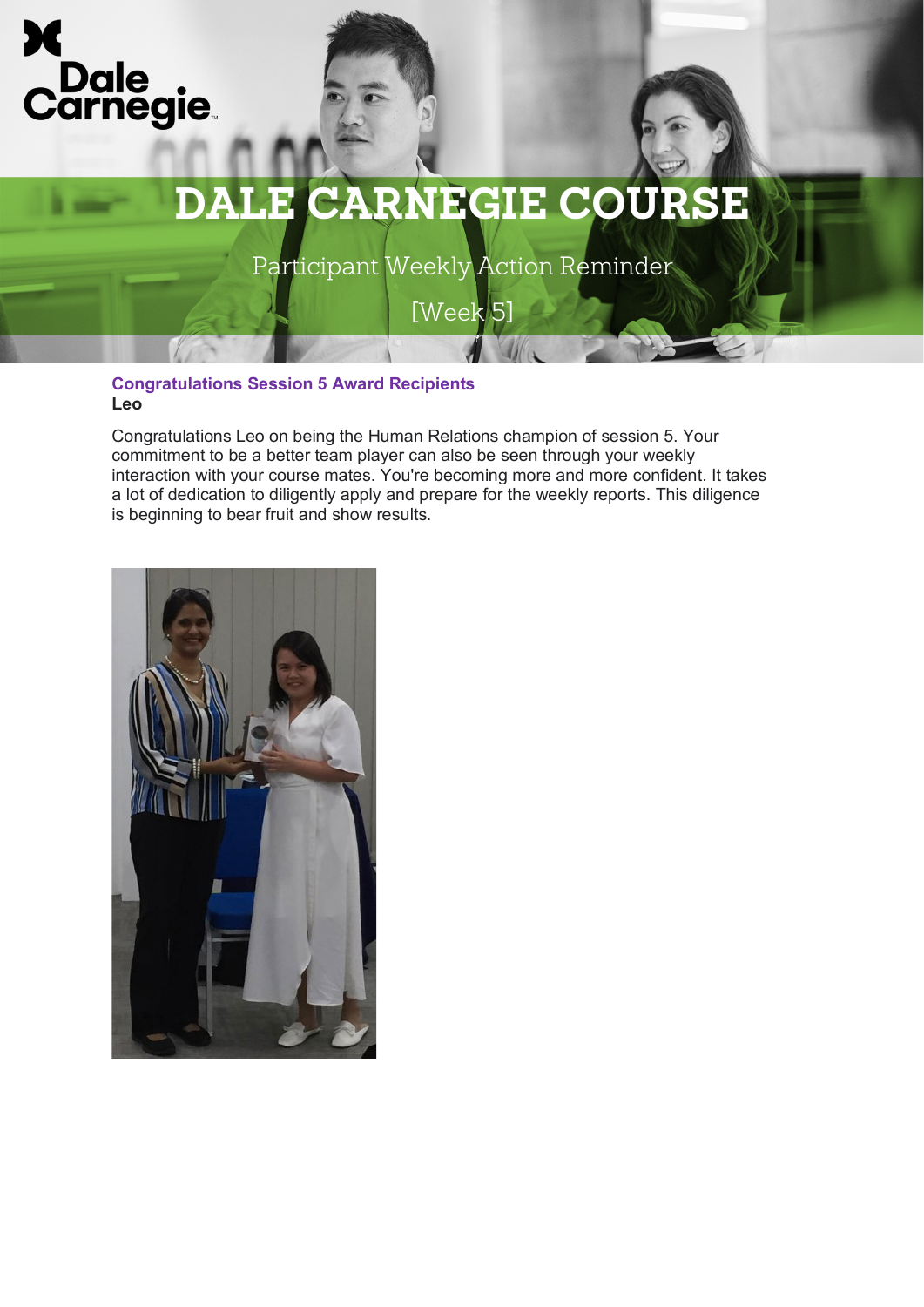

Participant Weekly Action Reminder

[Week 5]

## **Session 5 Review**

Peter Drucker once commented that our organizations don't need more managers, they need better leaders. I wish he could have been at our last session to see how well we are developing our leadership skills!"

## **Session 5A Highlights: Disagree Agreeably**

#### Issues Addressed

· How do we keep disagreements positive?

· How can we keep from being perceived as either a doormat to step upon or an aggressive person to avoid at all costs?

### What We Discovered

In Session 5, we learned and practiced a process designed to help people exchange differing opinions without offending one another. We learned how to be assertive without crossing the lines into aggressiveness and passivity. As a result, we became stronger, more dependable team members. "Disagreeing Agreeably" is a culmination of Dale Carnegie's Human Relations and Stress and Worry Control Principles and it provides a new approach that gives dependable results.

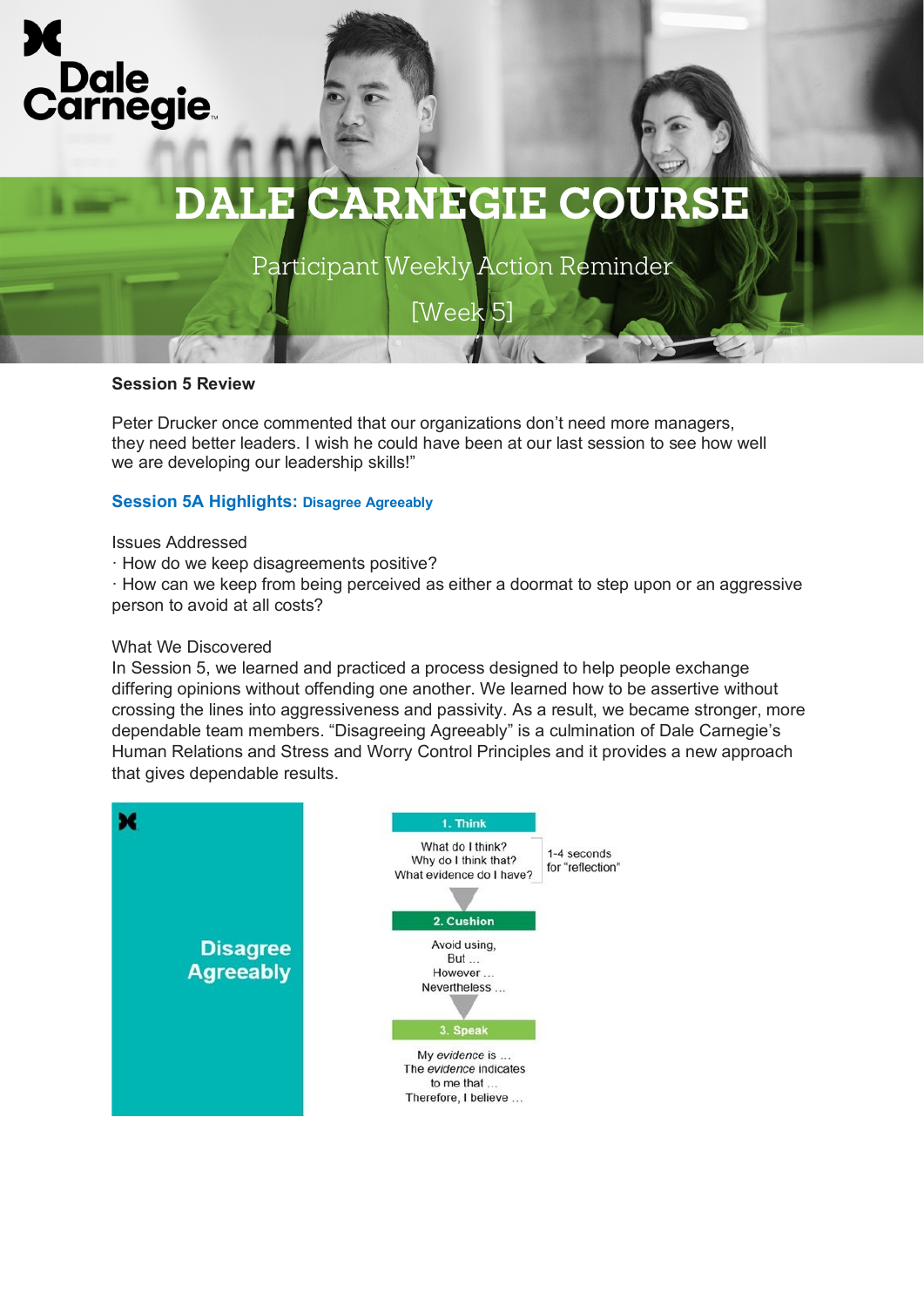



Participant Weekly Action Reminder

[Week 5]

**Avoid Using** 

 $But...$ 

However

**Nevertheless** 

## Cushion

## **Cushion Your Response**

I hear you saying...

I understand you said...

I appreciate your view on...

That's an interesting point of view...

**Session 5B Highlights: Gain Willing Cooperation and Commit to Influence Others**

Issues Addressed:

· How can I create an environment where people are committed to results, not just compliant to orders?

· What is the synergy between the first set of Dale Carnegie's Human Relations Principles and the second set?

What We Discovered:

We personally validated the relevance of Mr. Carnegie's time-tested approaches to influencing people through: trust and respect and achieving cooperation versus compliance.

## **Session 6 Preview**

In order to thrive, we must control the stress monsters lurking at work, at home, and wherever else we may go. Having a solution set to dealing with stress and worry and a recipe for greater flexibility adds to the skills we all want to develop to deal with the twists and turns life is sure to give us.

## **Part A: Manage Our Stress**

We have choices about how we respond to stressful situations. Our choices impact our performance, health, and satisfaction with life and work. In this session we will have the

×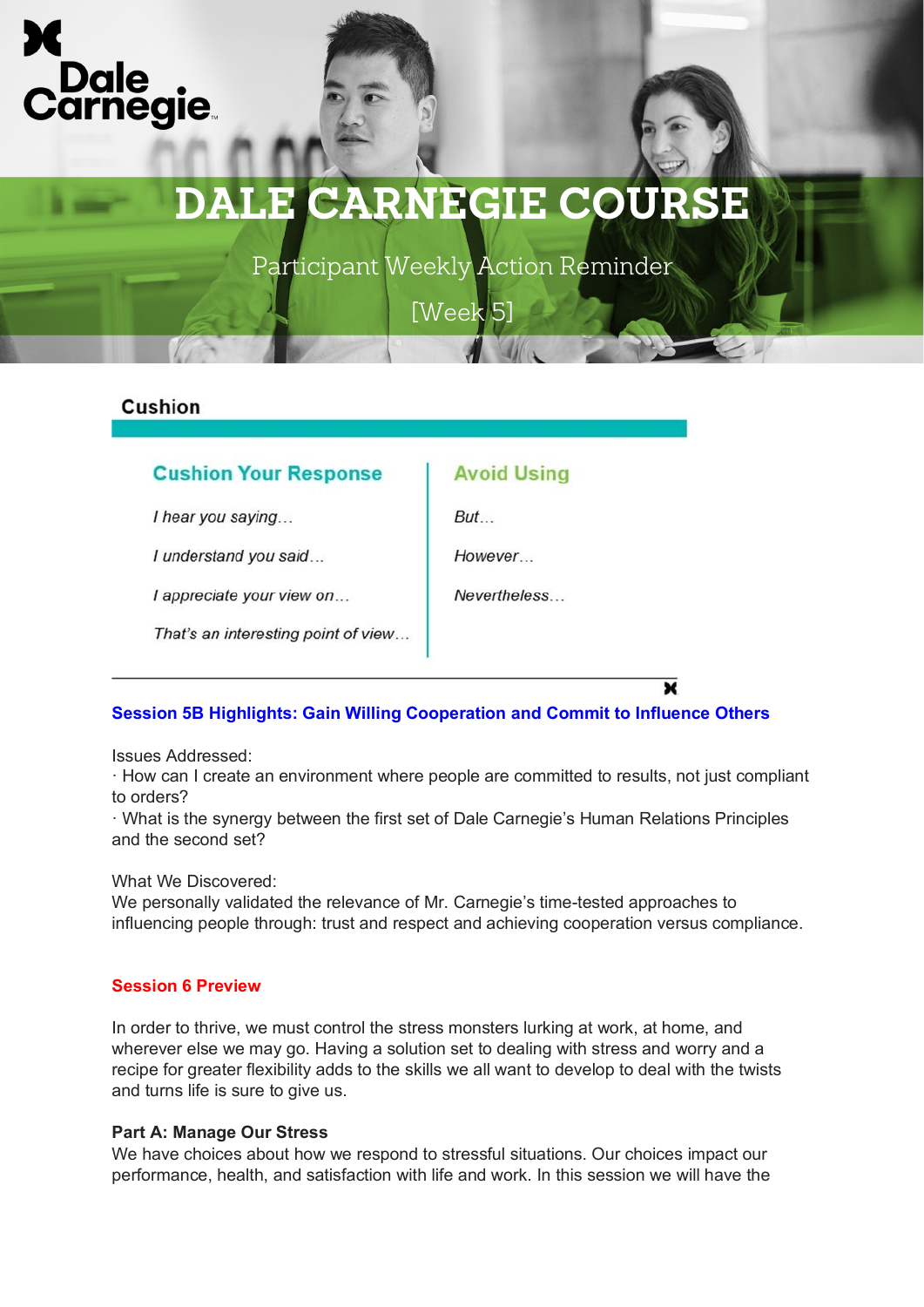

Participant Weekly Action Reminder

[Week 5]

opportunity to show how we have, indeed, managed stress in our daily work lives. We will also inspire others and be inspired by others to overcome the stress and worry challenges that dwell ever near us.

## **Part B: Develop More Flexibility**

One essential key to professional effectiveness is flexibility. In this session you will be challenged to implement a wider range of communication, apply the power of prudent risktaking, and become more open minded to change and opportunity.

## **In preparation for Session 6, please:**

## 1) **If you have yet to fill in Mid-point Feedback…**

We are at the mid-point of our 8 weeks session. To ensure we stay focus and better support you in the following 4 weeks, please take time to complete the Mid-Point Feedback Form on this link: [http://bit.ly/DCC\\_Mid-Point](http://bit.ly/DCC_Mid-Point)

*A gentle reminder that a copy of your Mid-Point will be emailed to your immediate manager. Thank you.*

2) Prepare a 90 seconds report on how you have applied the **Manage Stress Principles** since Session 3. Use the Magic Formula for Influencing Action. Read page 6.4 in your Participant Manual and complete the "Manage Our Stress Report Planning Sheet" on page 6.5.

3) Come prepared to discuss examples of how you are applying the Cushion and Disagree Agreeably with the person that you have committed.

4) Please wear flats/sports shoes and long pants for Session 6.